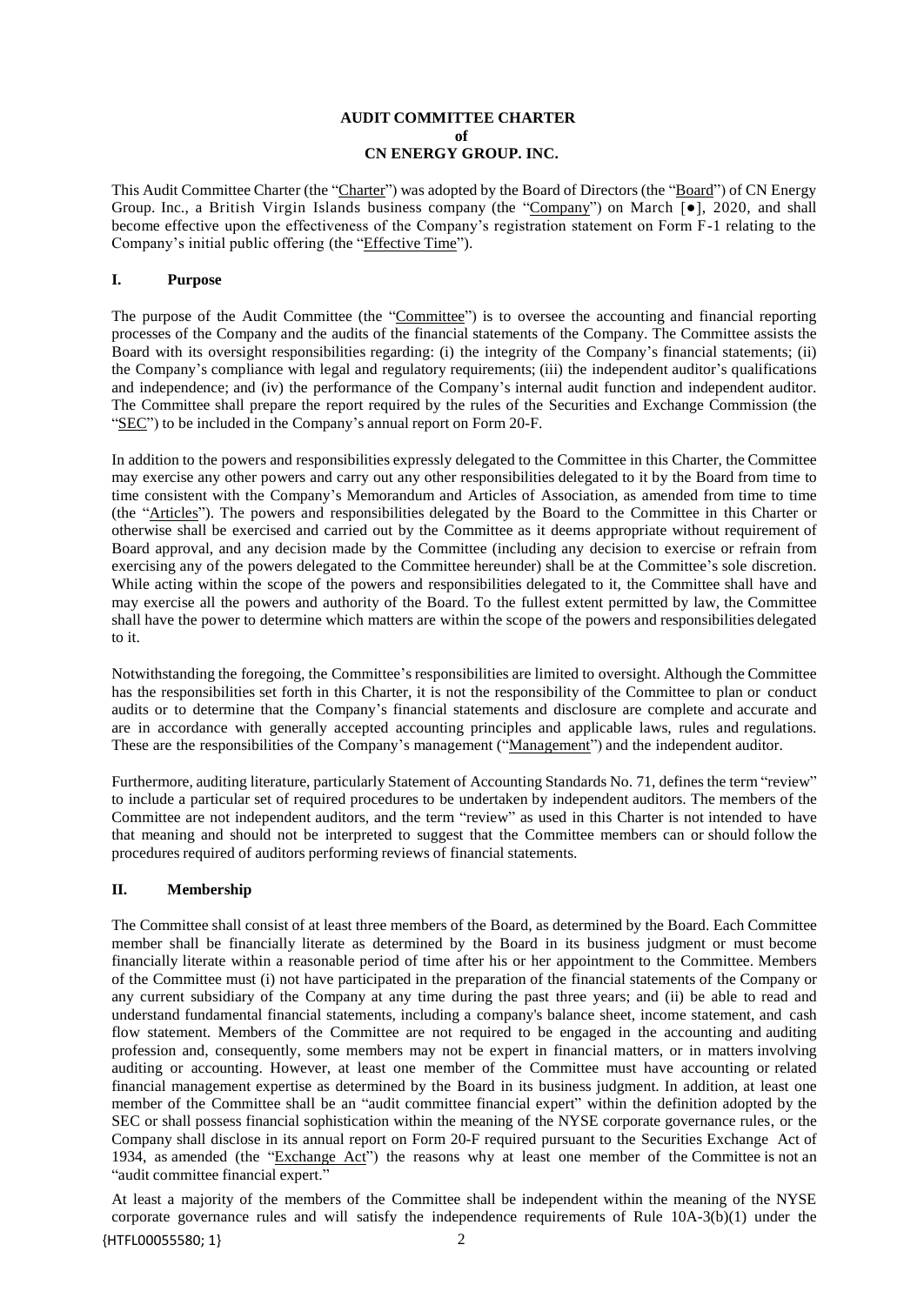Exchange Act within the 90-day period after the Effective Time. All Committee members must satisfy the independence requirements of Rule 10A-3(b)(1) under the Exchange Act beginning from the first anniversary of the Effective Time. No Committee member may simultaneously serve on the audit committee of more than two other public companies, unless the Board determines that such simultaneous service would not impair the ability of such member to effectively serve on the Committee and such determination is disclosed in the Company's annual report on Form 20-F.

The members of the Committee, including the chairperson (the "Chair") of the Committee, shall be appointed by the Board. Committee members may be removed from the Committee, with or without cause, by the Board.

### **III. Meetings and Procedures**

The Chair (or in his or her absence, a member designated by the Chair) shall preside at each meeting of the Committee and set the agendas for Committee meetings. The Committee shall have the authority to establish its own rules and procedures for notice and conduct of its meetings so long as they are not inconsistent with any provisions of the Articles that are applicable to the Committee.

The Committee shall meet at least once during each fiscal quarter and more frequently as the Committee deems desirable. Except as required by law, all matters shall be approved by a simple majority of all the Committee members.

The Committee shall meet separately and periodically with Management, with the internal auditor, and with the independent auditor. Any meeting of the Committee may be conducted in person or via telephone conference or similar communications equipment where every meeting participant can hear each other.

All non-Management directors that are not members of the Committee may attend and observe meetings of the Committee, but shall not participate in any discussion or deliberation unless invited to do so by the Committee, and in any event shall not be entitled to vote. The Committee may, at its discretion, include in its meetings members of the Company's Management, representatives of the independent auditor, the internal auditor, and any other financial personnel employed or retained by the Company or any other persons whose presence the Committee believes to be necessary or appropriate. Notwithstanding the foregoing, the Committee may also exclude from its meetings any persons it deems appropriate, including, but not limited to, any non-Management director that is not a member of the Committee.

The Committee may retain any independent counsel, experts, or advisors (accounting, financial, or otherwise) that the Committee believes to be necessary or appropriate. The Committee may also utilize the services of the Company's regular legal counsel or other advisors to the Company. The Company shall provide for appropriate funding, as determined by the Committee, for payment of compensation to the independent auditor for the purpose of rendering or issuing an audit report or performing other audit, review, or attestation services, for payment of compensation to any counsel, experts, or advisors employed by the Committee and for ordinary administrative expenses of the Committee that are necessary or appropriate in carrying out its duties.

The Committee may conduct or authorize investigations into any matters within the scope of the powers and responsibilities delegated to the Committee.

# **IV. Powers and Responsibilities**

1. *Appointment and Oversight*. The Committee shall be directly responsible for the appointment, compensation, retention, removal and oversight of the work of the independent auditor (including resolution of any disagreements between Management and the independent auditor regarding financial reporting) for the purpose of preparing or issuing an audit report or related work or performing other audit, review, or attestation services for the Company, and the independent auditor shall report directly to the Committee.

2. *Pre-Approval of Services*. Before the independent auditor is engaged by the Company or its subsidiaries to render audit or non-audit services, the Committee shall pre-approve the engagement. Committee pre-approval of audit and non-audit services will not be required if the engagement for the services is entered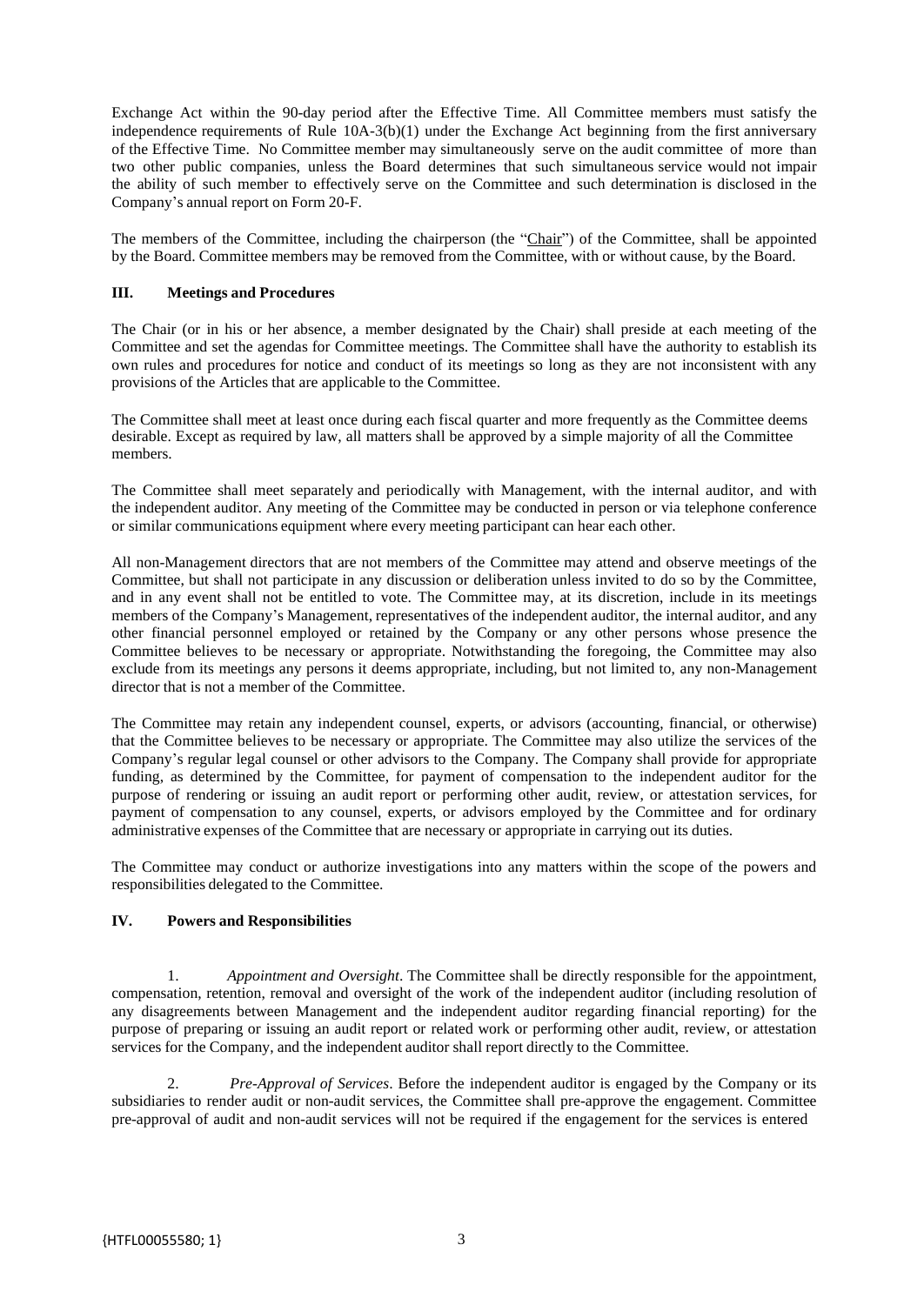into pursuant to pre-approval policies and procedures established by the Committee regarding the Company's engagement of the independent auditor, provided that the policies and procedures are detailed as to the particular service, the Committee is informed of each service provided and such policies and procedures do not include delegation of the Committee's responsibilities under the Exchange Act to the Management. The Committee may delegate to one or more designated members of the Committee the authority to grant pre-approvals, provided that such pre-approvals are presented to the Committee at a subsequent meeting. If the Committee elects to establish pre-approval policies and procedures regarding non-audit services, the Committee must be informed of each non-audit service provided by the independent auditor. Committee pre-approval of non-audit services (other than review and attestation services) also will not be required if such services fall within available exceptions established by the SEC**.**

3. *Independence of Independent Auditor.* The Committee shall, at least annually, review the independence and quality control procedures of the independent auditor and the experience and qualifications of the independent auditor's senior personnel that are providing audit services to the Company*.* In conducting its review:

(i) The Committee shall obtain and review a report prepared by the independent auditor describing (a) the auditing firm's internal quality-control procedures and (b) any material issues raised by the most recent internal quality-control review, or peer review, of the auditing firm, or by any inquiry or investigation by governmental or professional authorities, within the preceding five years, respecting one or more independent audits carried out by the auditing firm, and any steps taken to deal with any such issues;

(ii) The Committee shall ensure that the independent auditor prepare and deliver, at least annually, a written statement delineating all relationships between the independent auditor and the Company. The Committee shall actively engage in a dialogue with the independent auditor with respect to any disclosed relationships or services that, in the view of the Committee, may impact the objectivity and independence of the independent auditor. If the Committee determines that further inquiry is advisable, the Committee shall take appropriate action in response to the independent auditor's report to satisfy itself of the auditor's independence;

(iii) The Committee shall confirm with the independent auditor that the independent auditor is in compliance with the partner rotation requirements established by the SEC; and

(iv) The Committee shall, if applicable, consider whether the independent auditor's provision of any permitted information technology service or other non-audit service to the Company is compatible with maintaining the independence of the independent auditor.

### 4. *Meetings with Management, the Independent Auditor and the Internal Auditor.*

(i) The Committee shall meet with Management, the independent auditor, and the internal auditor in connection with each annual audit to discuss the scope of the audit, the procedures to be followed, and the staffing of the audit.

(ii) The Committee shall review and discuss with Management and the independent auditor any material off-balance sheet transactions, arrangements, obligations (including contingent obligations), and other relationships of the Company with unconsolidated entities of which the Committee is made aware that do not appear on the financial statements of the Company and that may have a material current or future effect on the Company's financial condition, results of operations, liquidity, capital expenditures, capital resources, or significant components of revenues or expenses.

(iii) The Committee shall review and discuss the annual audited financial statements with management and the independent auditor, including the Company's disclosures under "Management's Discussion and Analysis of Financial Condition and Results of Operations" included in the Company's annual report on Form 20-F.

### 5. *Separate Meetings with the Independent Auditor.*

(i) The Committee shall review with the independent auditor any problems or difficulties the independent auditor may have encountered during the course of the audit work, including any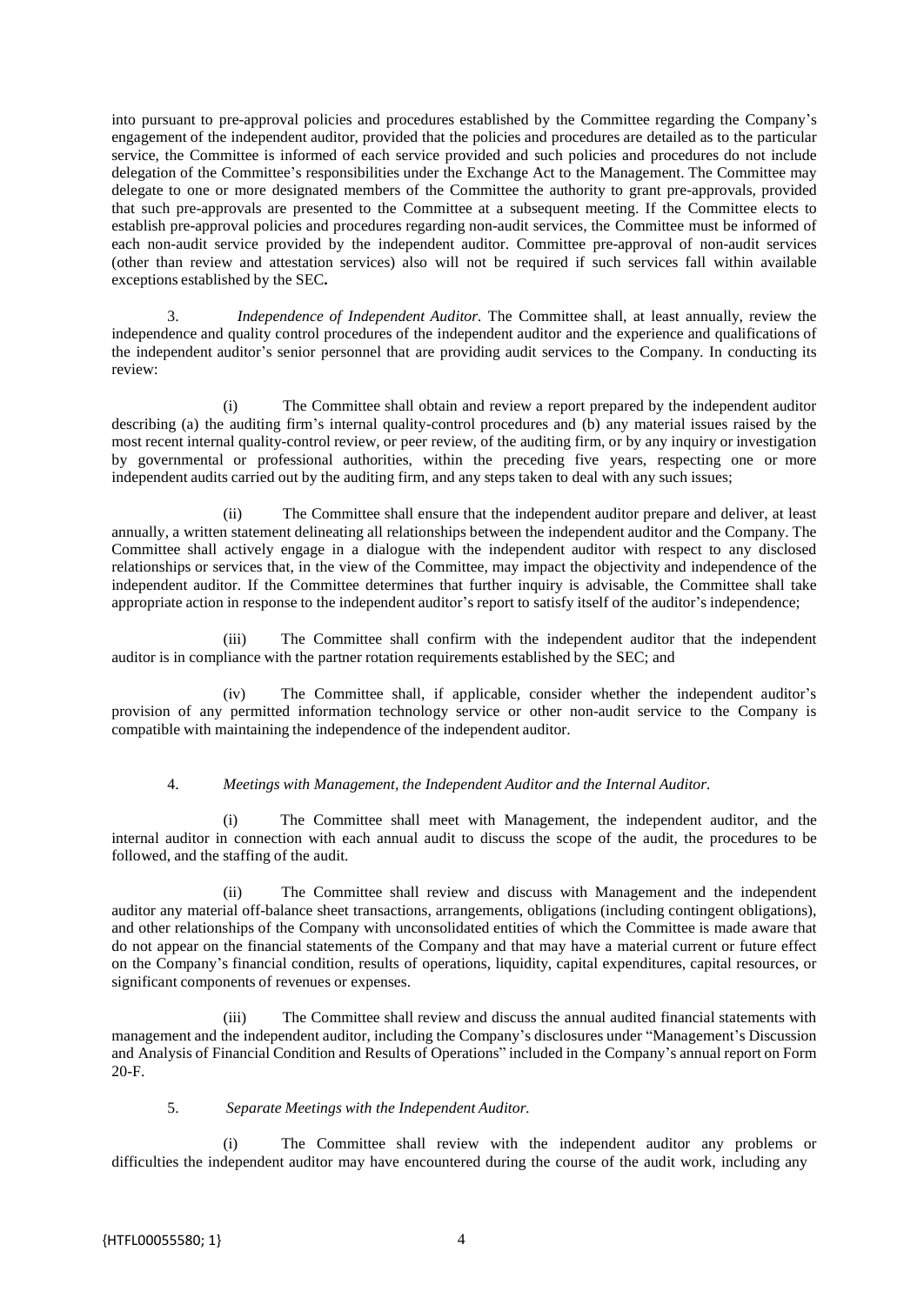restrictions on the scope of activities or access to required information or any significant disagreements with management and management's responses to such matters.

(ii) The Committee shall discuss with the independent auditor the report that such auditor is required to make to the Committee regarding: (a) all critical accounting policies and practices to be used; (b) all alternative treatments within U.S. GAAP for policies and practices related to material items that have been discussed among Management and the independent auditor, including the ramifications of the use of such alternative disclosures and treatments, and the treatment preferred by the independent auditor; and (c) all other material written communications between the independent auditor and Management, such as any Management letter, Management representation letter, reports on observations and recommendations on internal controls, independent auditor's engagement letter, independent auditor's independence letter, schedule of unadjusted audit differences and a listing of adjustments and reclassifications not recorded, if any.

(iii) The Committee shall discuss with the independent auditor the matters required to be discussed by Statement on Auditing Standards No. 61, "Communication with Audit Committees," as then in effect.

6. *Recommendation to Include Financial Statements in Annual Report*. The Committee shall, based on the review and discussions in paragraphs 4(iii) and 5(iii) above, and based on the disclosures received from the independent auditor regarding its independence and discussions with the auditor regarding such independence pursuant to subparagraph 3(ii) above, determine whether to recommend to the Board that the audited financial statements be included in the Company's annual report on Form 20-F for the fiscal year subject to the audit.

7. The Committee shall discuss with management and the independent auditor the Company's earnings press releases (with particular focus on any "pro forma" or "adjusted" non-GAAP information), as well as financial information and earnings guidance provided to analysts and rating agencies. The Committee's discussion in this regard may be general in nature (i.e., discussion of the types of information to be disclosed and the type of presentation to be made) and need not take place in advance of each earnings release or each instance in which the Company may provide earnings guidance.

8. The Committee shall review all related party transactions by the Company (including any of its subsidiaries and consolidated affiliates) on an ongoing basis and all such transactions must be approved by the Committee in advance. All related party transactions should be disclosed in accordance with applicable legal and regulatory requirements. The Committee recognizes that there are situations where the Company may have to obtain products or services of a nature, quantity or quality, or on other terms, that are not readily available from alternative sources or when the Company provides products or services to related persons on an arm's length basis on terms comparable to those provided to unrelated third parties.

a. The Committee shall consider all of the relevant facts and circumstances available to the Committee, including (if applicable), but not limited to:

- The benefits to the Company;
- The impact on a director's independence in the event the related person is a director, an immediate family member of a director or an entity in which a director is a principal, member, partner, shareholder or executive officer;
	- The availability of other sources for comparable products or services;
	- The terms of the transaction; and
	- The terms available to unrelated third parties and employees generally.

b. No member of the Committee shall participate in any review, consideration or approval of any related party transactions with respect to which such member or any of his or her immediate family members is the related person. The Board shall approve only those related party transactions that are in, or are not inconsistent with, the best interests of the Company and its shareholders, as the Committee determines in good faith.

9. The Committee shall discuss with Management and the independent auditor any correspondence from or with regulators or governmental agencies, any employee complaints or any published reports that raise material issues regarding the Company's financial statements, financial reporting process, accounting policies, or internal audit function.

10. The Committee shall discuss with the Company's internal or outside counsel any legal matters

{HTFL00055580; 1} 5